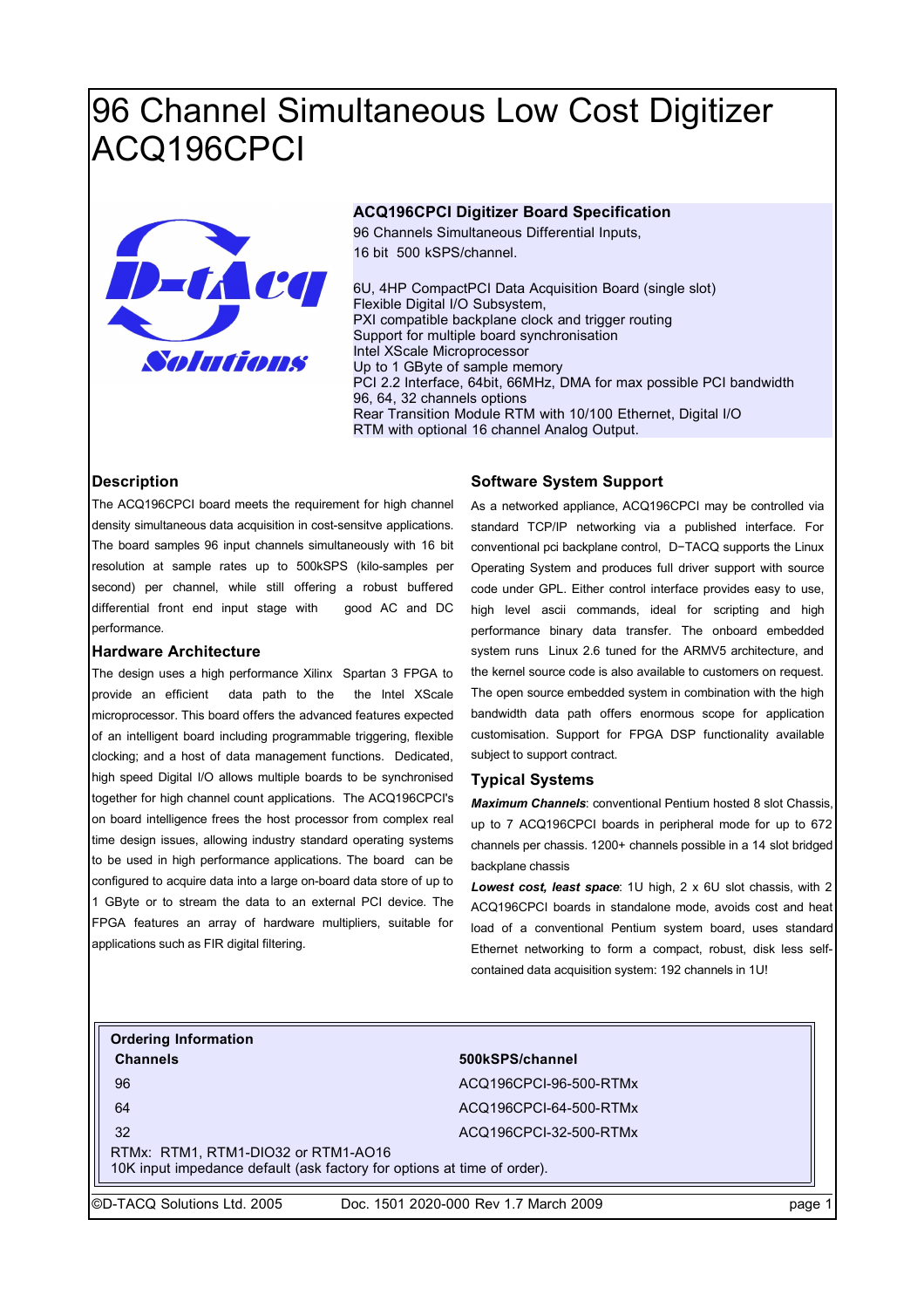# **Analog Input Subsystem**

# **Analog Input Performance (Typical)**

| 96/64/32                     |
|------------------------------|
| See Ordering Information     |
| 16 bits                      |
| DC, Differential Input -     |
| Simultaneous                 |
| 20K default                  |
| 100K (factory option)        |
| ±10V default                 |
| $±5V$ (factory option)       |
| ±13V                         |
| ±100V                        |
| Offset trim to 0.01% FS      |
| Numerical adjust to 0.01% FS |
| $± 3$ LSBs                   |
| ± 1 LSB                      |
|                              |

CMRR
CMRR
560dB FS @ 1 kHz
THD
560dB FS @ 1 kHz
THD
560dB FS & dB
560dB
560dB
560dB
560dB
560dB
560dB
560dB
560dB
560dB
560dB
560dB
560dB
560dB
560dB
560dB
560dB
560dB
560dB
560dB
560dB
560dB
560dB
560dB
560dB
560dB
560dB THD<br>
The Target >-85 dB<br>
SINAD -84 dB\* SINAD -84 dB\*<br>SFDR 100 dBc SFDR 100 dBc\*<br>
SNR 86 dB\* Full Power BW Small Signal BW 2 MHz<br>Crosstalk (3 dB) <90 dE Temperature Stability <25 ppm/C

 $86$  dB\*<br>250 kHz <90 dB @ 1 kHz FS Input

\* *Typical values measured at full scale with a 9.76kHz input.*

# **Analog Input Subsystem Block Diagram:**

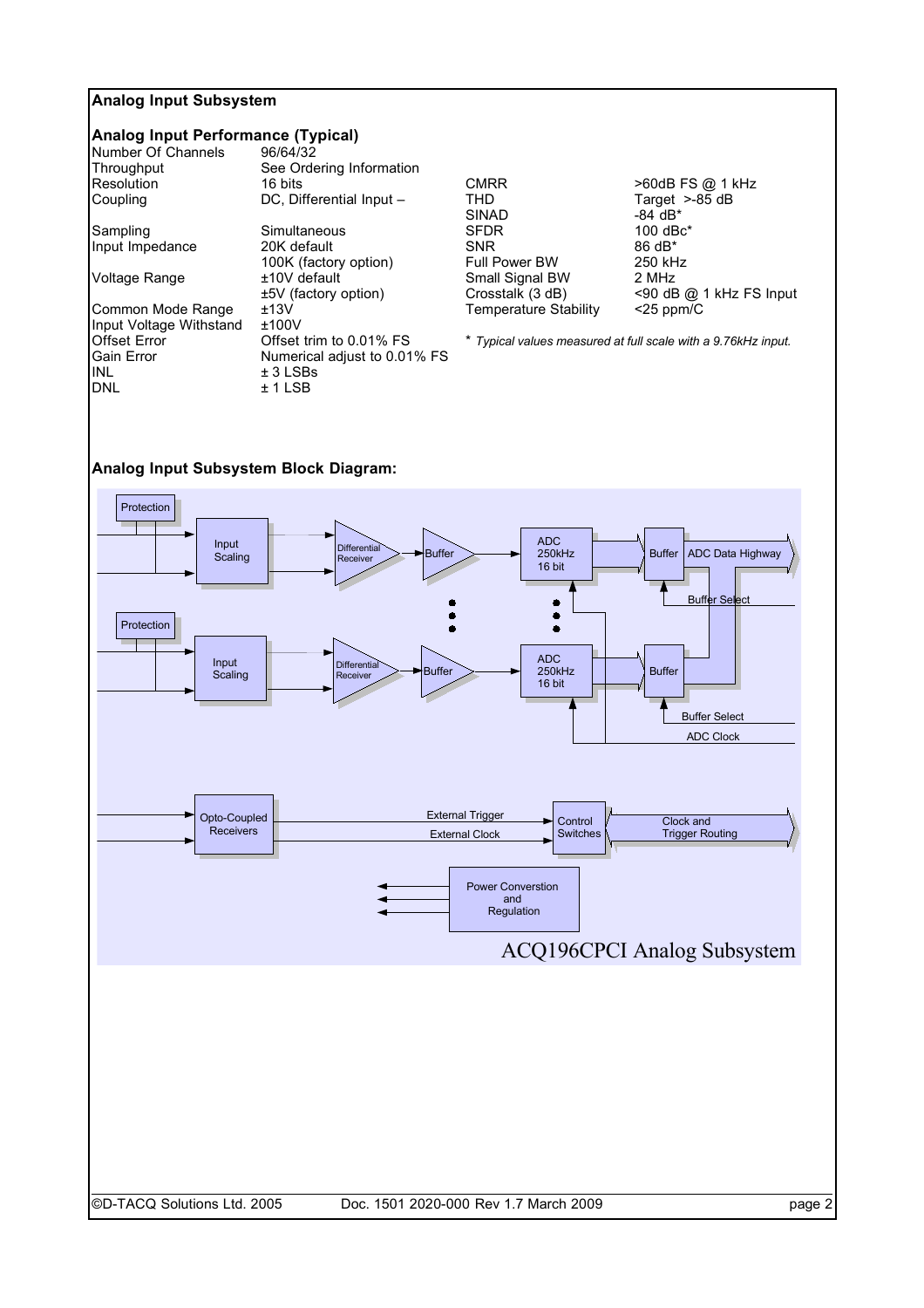